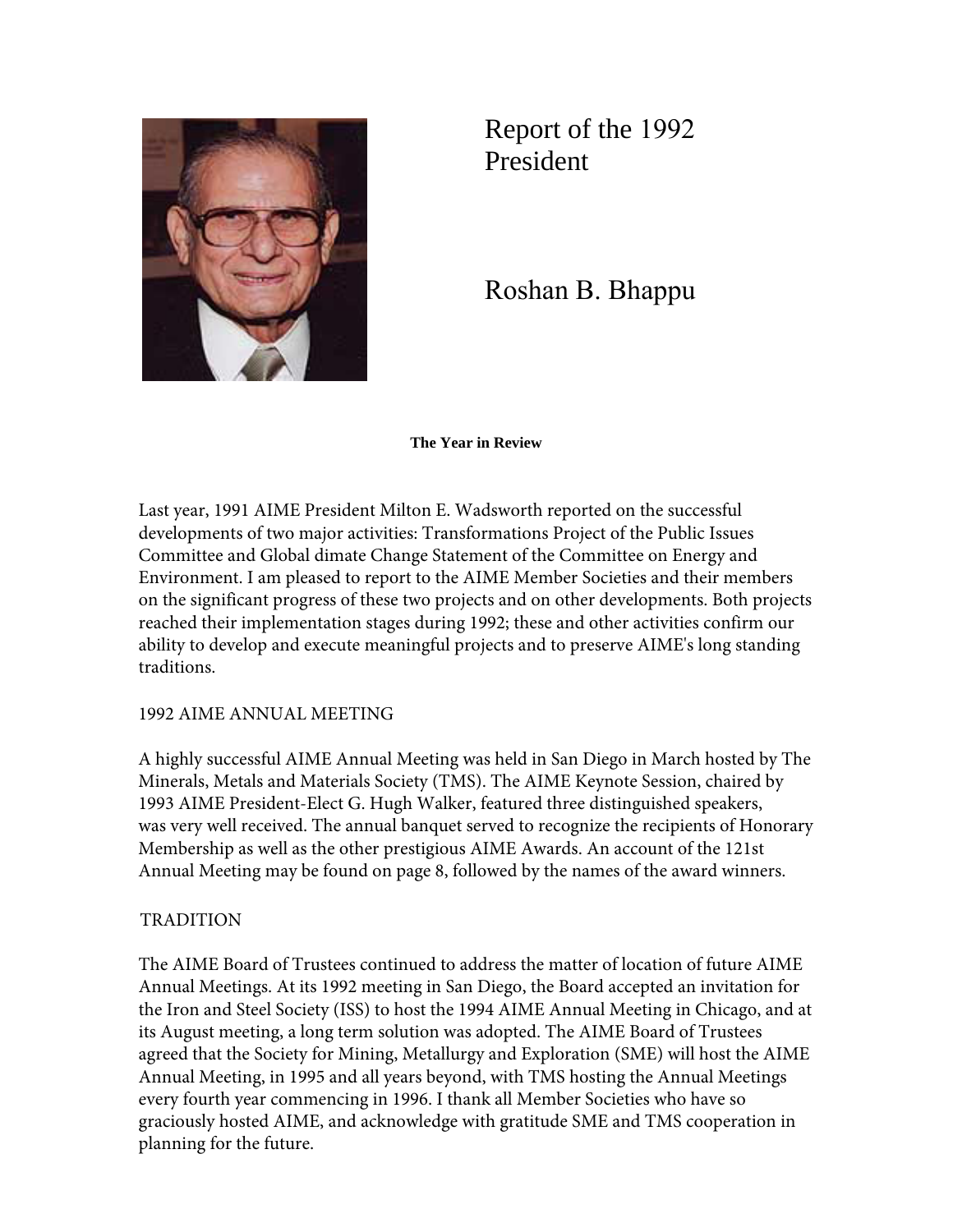# EDUCATION

The Transformations Project successfully reached implementation and a marketing campaign was initiated early in 1992; with distribution of the eight videotapes and teacher's guides to 50 pilot schools, direct marketing to the educational community through press releases, advertisements and direct sales at convention exhibits and workshops. This has resulted in very positive responses and well placed product distribution to allow for effective integration of ihe T~ Series into the science curricula of grades 6 through 9. I congratulate Dr. Frank V. Nolfi, Jr. and his committee on tneir continued accomplishments.

Also, in the spring of 1992, a grassroots . campaign strategy was developed to afford individual members of AIME Member Societies to distribute the Transformations Series directly to local schools. In conjunction with this effort, AIME provided 20 sets of Transformations to each Member Society at no cost, and I am pleased to report that each Society has subsequently launched its own campaign. Also WAAIME contributed time energy and ideas in developing their own program. I commend the Societies and WAAIME on their initiatives.

In addition, AIME has joined the organization known as ENGINEERS FOR EDUCATION (E4E). E4E was founded by AAES (American Association of Engineering Societies) as a separate organization whose mission is to see the U.S. become second to none by the year 2000 in math and science. It is targeted at grades K-12 . We view E4E as becoming an additional distribution channel for AIME Transformations product by using E4E's database of volunteers.

## MAKING A STATEMENT ON GLOBAL CLIMATE CHANGE

The AIME ad hoc Committee on Energy and the Environment also reached an important milestone with the development of a Statement on Global Climate Change. Upon Board approval, I've sent this statement to a number of individuals including some 123 opinion leaders from the National Academy of Engineering and the Executive and Legislative Branches of the U.S. Federal Government. The response to date has been positive. I wish to thank Chairman Arlie Skov and his committee for a job well done and hope that AIME will continue to develop statements on issues of legislative importance to the National Resources community.

#### GOVERNMENT AFFAIRS THROUGH AAES

This leads me to report the establishment of an ad hoc All Institute Government Affairs Committee. This Committee, composed of two representatives from each of the Member Societies and chaired by Dr. Thomas V. Falkie, is charged with developing a set of recommendations including resource requirements th.at will consider a number of alternatives, including the rejoining of the American Association of Engineering Societies (AAES), and will discuss with the Member Societies a plan whereby AIME would represent the AIME and the Member Societies in AAES. The Committee has met and is prepared to submit its recommendation at the Reno Board Meeting.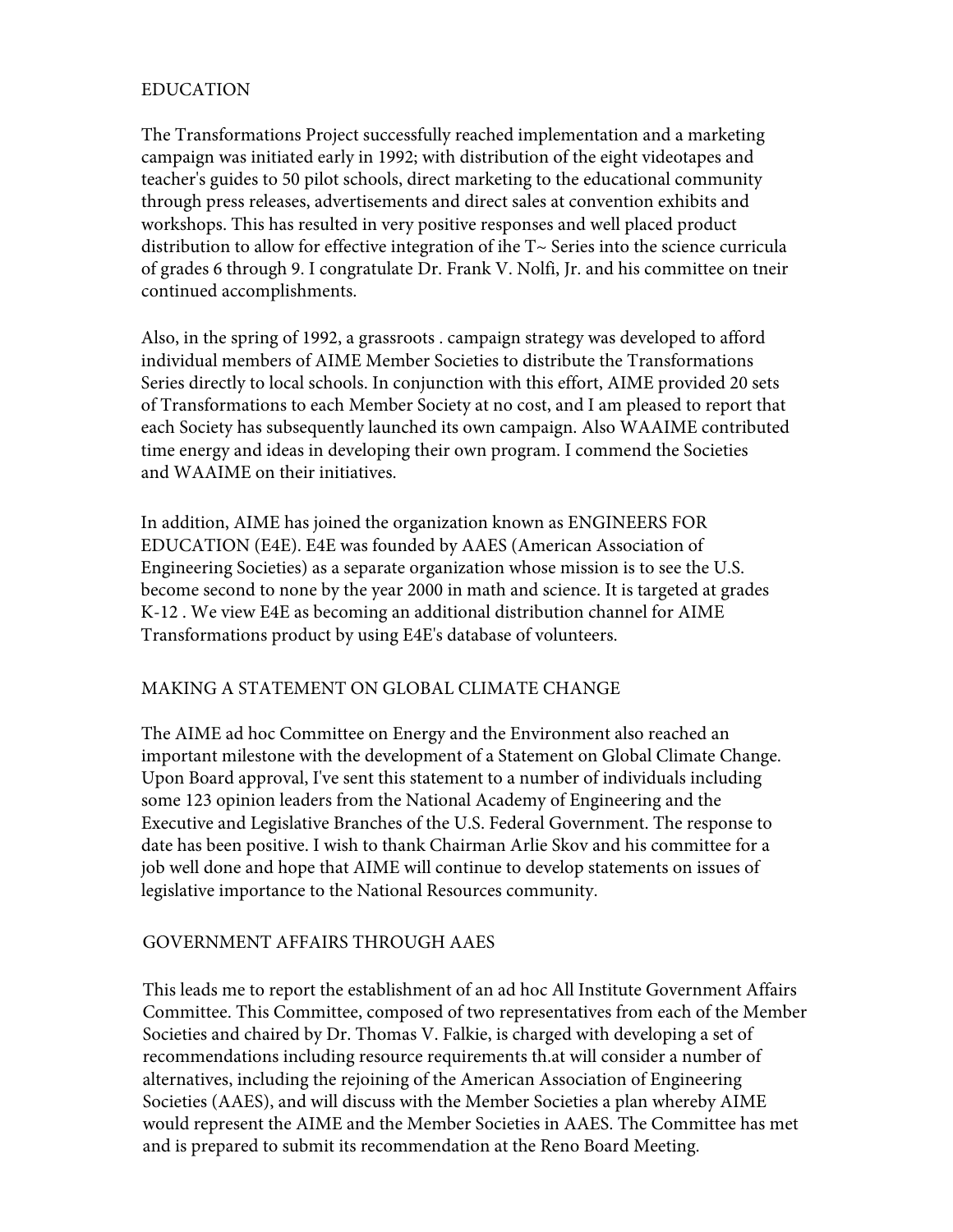### INTER-SOCIETY AFFAIRS

AIME continues its effective involvement in the governing of the United Engineering Trustees (UET) with members of AIME Member Societies servmg as AIME representatives on the Boards of the UET and its entities.

The Institute also retained its relationship with the Accreditation Board for Engineering and Technology (ABET), as an Affiliate Body and is represented by its Executive Director, who serves as an official observer at ABET Board Meetings.

I am also pleased to report our continued interaction with the Founder Society officers and Executive Directors on matters of common interest. I've found this interaction has provided the President-Elect, the Executive Director and myself with an important opportunity to become aware of the broad spectrum of issues as they affect the engineering profession.

AIME and AusIMM (Australasian Institute of Mining and Metallurgy) have had a long standing exchange program of distinguished lecturers from both countries taking turns each year visiting each other's country. During November I had the distinct pleasure to represent AIME in this exchange program by visiting six branches of AusiMM and delivering five different technical lectures of interest to each audience. Accompanied by the Executive Director, we also had the opportunity to introduce Transformations renew old bonds and establish new relationships between AIME and AusiMM.

#### FINANCES

You are invited to review the audited financial statement for the AIME Corporation, for fiscal year 1992 (ending November 30), contained on pages 16-24 of this report. Despite the less than favorable economic climate this past year, AIME assets increased moderately from \$10,456,891 at the end of the previous fiscal year to \$11,111,599 at the end of FY92. Therefore we continue to build the financial resources required to undertake programs in support of the Member Societies and their members, and to protect against the effects of inflation.

## NEW GUY ON THE BLOCK

At the Annual Meeting in San Diego President Wadsworth introduced our new Executive Director, Alfred Weiss, succeeding Robert H. Marcrum who, for health reasons, was placed on permanent disability. AI started on March 19, 1992 and I've had the opportunity to work with him for my entire Rresidential year. I believe the new guy on the block will do just fine. I take this opportunity to thank Larry Kuhn and members of his Search Committee for their efforts in finding and selecting the fifteenth chief staff officer of the Institute Headquarters and express a special thanks to Alex Scott who so ably served as Interim Executive Director.